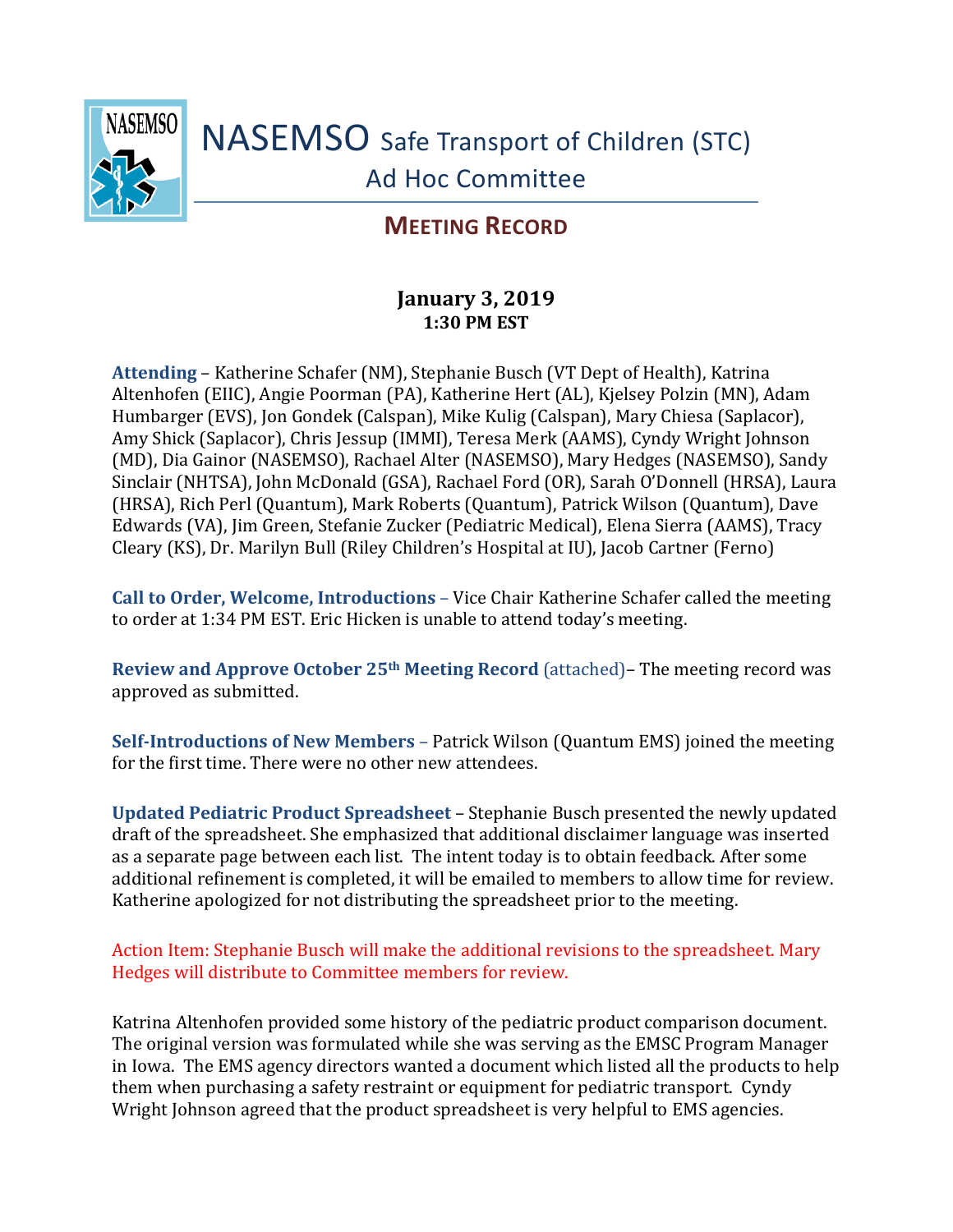Stefanie Zucker pointed out that there has been some confusion as they have heard that a standard is being developed; it would be helpful to affirm that there are no standards yet for testing pediatric products used for ambulance transport. Adam Humbarger commented that there are federal standards for pediatric transport but they are not specific to ambulances (FMVSS 213). Also, there are ambulance standards for transporting adult patients.

Jim Green clarified that what we are seeking are industry consensus standards, rather than federal standards. The existing standards for transporting adults in ambulances are industry consensus standards, published by SAE (Society of Automotive Engineers).

Adam Humbarger (EVS) asked where car seats can be placed in the ambulance now that many of the seats do not accommodate car seats. Stephanie and Katherine explained there are ways to do this which are illustrated in the training they provide.

**Safe Transport Training Template** – Tracy Cleary had previously volunteered to share the training template she uses for EMS providers in Kansas. There are 30-minute and 60 minute versions of the template. Katrina Altenhofen commented that we should make sure the training template is consistent with the national curriculum developed by Dr. Bull for NHTSA. Tracy agreed noting that her template is meant to be a precursor to Dr. Bull's more comprehensive course. Tracy briefly shared an overview of her training Power Point. The slideshow also emphasizes the need to follow local protocols. Mary Chiesa asked how Saplacor could get its product into the power point presentation. Katherine replied that their product has been added to the product spreadsheet.

## Action Item: The Kansas training template will be put into a generic Power Point and placed on the NASEMSO website.

In addition, Tracy is willing to make a cue card to be used for paramedics on how to utilize car seats in ambulances. Having been a paramedic in the past, she remembers how unprepared they were to use a car seat in ambulances. Members thought that would be helpful. Stephanie suggested she add a statement that they follow state guidelines. Katherine recommended a disclaimer be added. Cyndy noted that if the car seat was involved in a crash, it should not to be used in the ambulance per NHTSA guidelines.

Action Item: Tracy Cleary offered to make a cue card for EMS field providers on how to use a car seat in ambulances. It will be shared with the Committee for review.

## **Federal Partner Comments/Update** (for those with information to share)

- **GSA** Jon McDonald shared that GSA now has the 2019 ambulance contracts are open if anyone is purchasing ambulances for the federal government.
- **EMSC**  No report at this time.